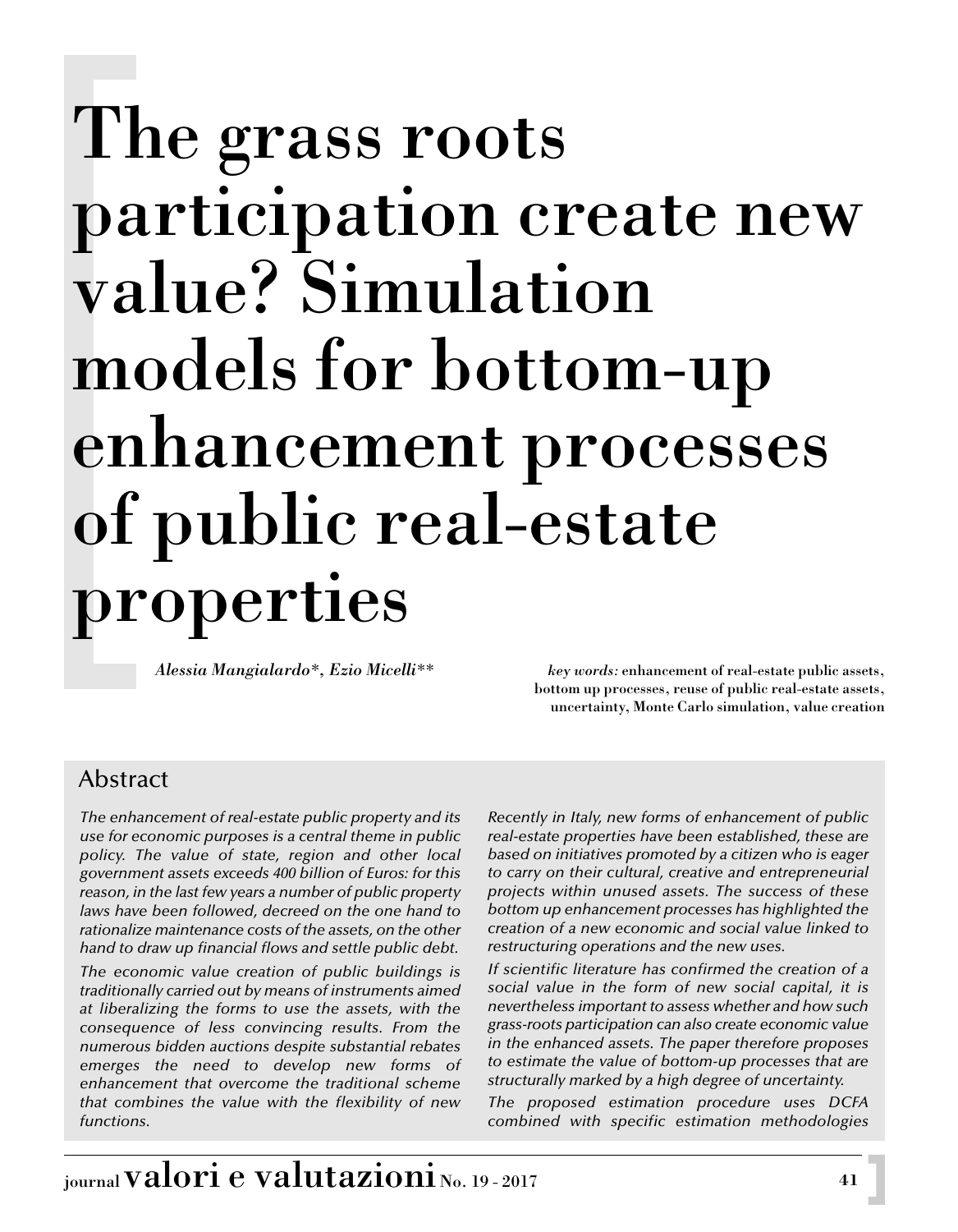*(Dynamic Monte Carlo) to measure the uncertain components of the model.*

*The first results highlight the formation of real estate values that – albeit distant from the assessments made at the stage of maximum market values – prove to be* *significant and support the innovative policies of real estate valuation not only on the basis of choices related to the development of the social capital, but also more purely on the basis of expectations of increase in asset value.*

# **1. INTRODUCTION**

The severe decline in the real estate market, which in recent years has characterized Italian economy, has resulted significant consequences in the policies for the enhancement of public real-estate properties.

For a long time, on the basis of this issue there was the hypothesis to create value in the assets by means of supply-centered policies. In particular, public policies were focused to urban planning and asset management procedures that can maximize the effectiveness of local authorities' actions in relation to requests from private operators (Agenzia del Demanio, 2015, ANCE, 2015).

The major difficulties faced by administrations in the enhancement of property – a large number of deserted auctions, unsold property, stalled or negotiating projects – imposed a radical revision of the current public policies framework of enhancing public property (Antoniucci *et al.,* 2015; Attardi *et al.,* 2017; De Paola *et al.,* 2017).

The many cases of bottom-up mobilization for the recovery and enhancement of public assets reflect a new development strategy that explores, even temporarily (Inti, 2011), alternative forms of use of public property assets.

Owner administrations create value in renewed ways: they promote a new demand, promote their design and entrepreneurship by entrusting resources that are otherwise unused or underused. It is not (only) to deregulate urban and building regulations, but to assign real-estate resources for those capable of innovation in the most different sectors of the economy and society (Antoniucci & Marella, 2016; Cerreta & Poli, 2017).

Bottom-up processes loosen the link with traditional planning where everything can be envisaged in differently defined ways. They do not propose to implement a clear vision at the level of the urban planning, but trigger human and social capital mobilization processes to open up a range of options subsequently developed by the local community.

The positive externalities associated with bottom-up processes are manifold: similar processes help to regenerate abandoned or under-utilized areas and buildings; produce employment, increase the quantity and quality of local community relationships; they contribute to the economic development of the area and support local welfare services.

From the purely real estate point of view, bottom-up operations are so significant in social terms as little appreciated in terms of strictly real-estate economics themes. The purpose of the paper is therefore to estimate the value that bottom up processes, structurally marked by high degree of uncertainty, determine in the public realestate assets.

The paper is divided into five parts. The first summarizes the main features of the bottom-up processes to enhance public real-estate properties. The second one deepens the elements of value creation and the uncertainty that distinguishes them on the basis of a case study, the old former Ferrara fire station. The third paragraph develops the model of estimation characterized by the use of stochastic simulation to take into account the uncertainty of the input variables. The fourth part illustrates the results of the simulation, while the fifth, finally, interprets the overall results of the research.

#### **2. THE GRASS-ROOTS PARTICIPATION TO GENERATE NEW VALUE IN PUBLIC REAL-ESTATE PROPERTIES**

In Italy and internationally, the initiatives promoted by the grass-roots participation to regenerate abandoned spaces, are increasingly widespread (Andres, 2013; Campagnoli, 2015; Mangialardo & Micelli, 2017). Activities in the third sector, profit and non-profit associations, cultural and creative industries, start-up incubators and crafts are just a few of the activities that are estabilished in the enhanced assets (Bovaird, 2007). On the basis of these experiences there is the desire to emerge economic and social innovation. These new projects are designed to meet the needs of the community. They are able to create new and stronger social relationships promoting at the same time synergy between public and private operators and by supporting otherwise difficult development initiatives (Aiken et al., 2008; Inti *et al.,* 2014).

In Italy, bottom-up experiences assume a precise geography. In some areas, these mechanisms have now become widespread and consolidated, while others seem to lack the bases to stabilize similar experiences. The launch of bottom-up collaborative practices is significantly related to the endowment of social capital in the territory (Bailey, 2012; Mangialardo & Micelli, 2016), understood as the human propensity to cooperate (Putnam *et al.,* 1993). The international literature (Bailey, 2012) identifies with the endowment of social capital within a territory the main resource able to stimulate and involve the local community to bring out new businesses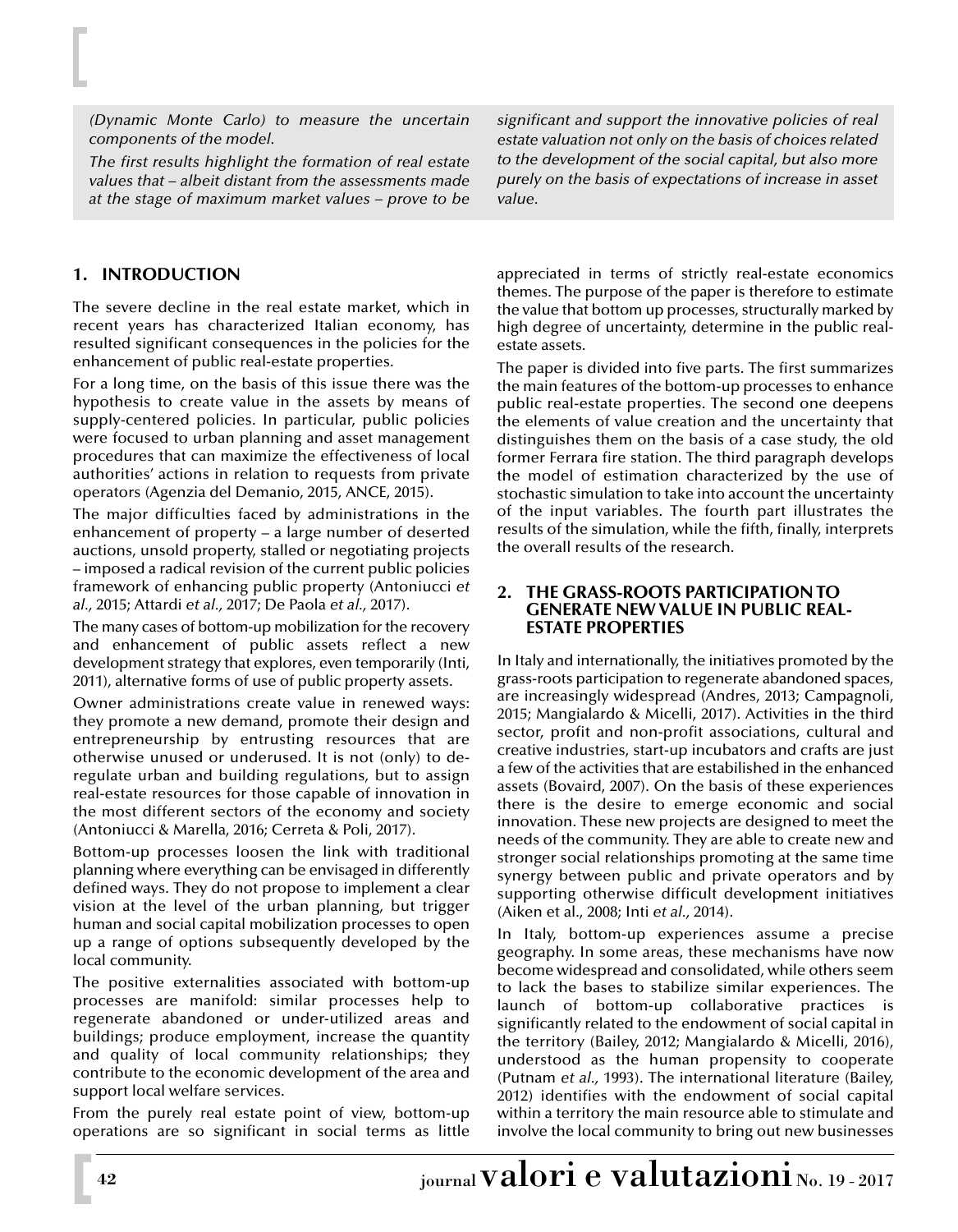and to encourage the development of social entrepreneurial and cultural relations in the territory.

The location of real-estate assets is another important aspect of the development of bottom up experiences. Normally, they are located in the center of large cities, that are places characterized by a high presence of social and human capital (Andres, 2013; Aiken *et al.,* 2008).

Bottom-up enhancement processes are incremental, they are carried out in progress through programs and actions that are defined according to their partial outcomes (Crosta, 2011). The uncertainty of their outcome makes the temporariness a determining factor for the development of these processes. The use of the asset for a short period makes it less risky – for the owner and users – to invest in social enterprises and, in the event of a positive outcome, the period may be prolonged (Finan, 2014; Micelli & Mangialardo, 2017; Nèmeth & Langhorst, 2014).

The legal forms to manage the assets reflect this uncertainty: properties and users are linked by flexible contracts. The bailment at no charge – or moderate rents – is a key element in promoting the development of bottom-up practices (Mangialardo & Micelli, 2017). The wide flexibility of these practices allows the opportunity to leave the property without any burdens with an advantage associated with an important value of option (Coscia *et al.,* 2015; D'Alpaos & Marella, 2014).

From a managerial point of view, the spontaneity of these initiatives is only apparent. In most cases, the experiences host a mix of functions represented by small entrepreneurial realities – start-ups, bars/restaurants, leisure services, etc. – that are able to ensure the economic equilibrium of the project. Some activities are capable of generating positive margins while others, which have a voluntary nature – cultural activities linked to social welfare – exist through fundraising, external funding, and donations.

The social entrepreneur plays a decisive role in the success of such processes (Bailey, 2012; Mangialardo & Micelli, 2016). A figure able to coordinate all activities with the aim of creating an internal equilibrium to stabilize the project over time is a key factor for a successful outcome of the bottom-up enhancement experience (Mangialardo, 2017).

Abandoned real-estate assets are thus transformed into a common resource that the community reapplies no longer with the aim of extracting an income but in order to experiment new forms of economic and social development. Real-estate assets can thus be renewed by offering original opportunities for the formation of new economies (Arena and Iaione, 2015).

#### **3. VALUE DETERMINED BY PARTICIPATING PROCESSES: METHODOLOGY, CHOICE OF VARIABLES AND THE MEASUREMENT OF THE UNCERTAINTY**

Bottom-up enhancement processes are deeply different from traditional development models based on the demolition of obsolete constructions and the realization of new properties. In a way coherent with the principles of circular economy, the aim of these projects consists of the extraction of the residual value of existing buildings, with their reuse promoting – where possible – the upcycle, and thus enhancing even seemingly obsolete parts of the assets transforming them into distinctive and remarkable elements of the building.

However, not all participatory enhancement processes are successful. The experimental nature of the initiatives and activities undertaken shows a wide variability in terms of success and development, as recent studies show (Mangialardo & Micelli, 2017). The lack of historical data on the degree of success of such experiences and the wide heterogeneity of activities carried out with different outcomes makes these processes uncertain, hardly foreseeable in advance.

Capital appreciation determined by participatory processes can be evaluated through income estimation procedures. Thanks to the discounted cash flow analysis (DCFA) it is possible to consider the variability of economic and financial flows assuming a time frame that can consider temporary processes and at the same time investments of a greater temporal amplitude.

In particular, the proposed procedure does not take account the financial flows, which in most of the participating initiatives are very small or non-existent, but rather the economic benefits deriving from the activities. They are represented by the interventions to restore and maintain the buildings, whose costs are borne by the beneficiaries of assets.

The DCFA model to estimate the valorisation process is based on the sum of the economic flows determined by the tenant's actions. These flows are postponed and limited over time, assuming a temporal perspective linked to the contract with the administration.

Still, it is assumed that the property, at the end of the enhancement process through the grassroots participation, returns to the market. However, this hypothesis does not exclude that the same social entrepreneur acquires it, this time in return for payment, by the same proprietary administration (Del Giudice & De Paola, 2014; Hoesli & Morri, 2012; Jayaraman & Mascagni, 2013; Michieli & Michieli, 2002, pp. 2012-202) (2):

where:

*Ri* represents the net economic benefits obtained during

 $V = \sum [R_i/q^i] + [R_f/r_f q^n]$  (2)

- the years of contract with the social entrepreneur;
- *qi* represents the sum of the unity and discount rate of the economic and financial flows of valorisation process;
- *n* reports the number of years of renting the property to the social entrepreneur;
- $R_f$  constitutes the rent obtainable by the proprietary administration at the conclusion of the contract;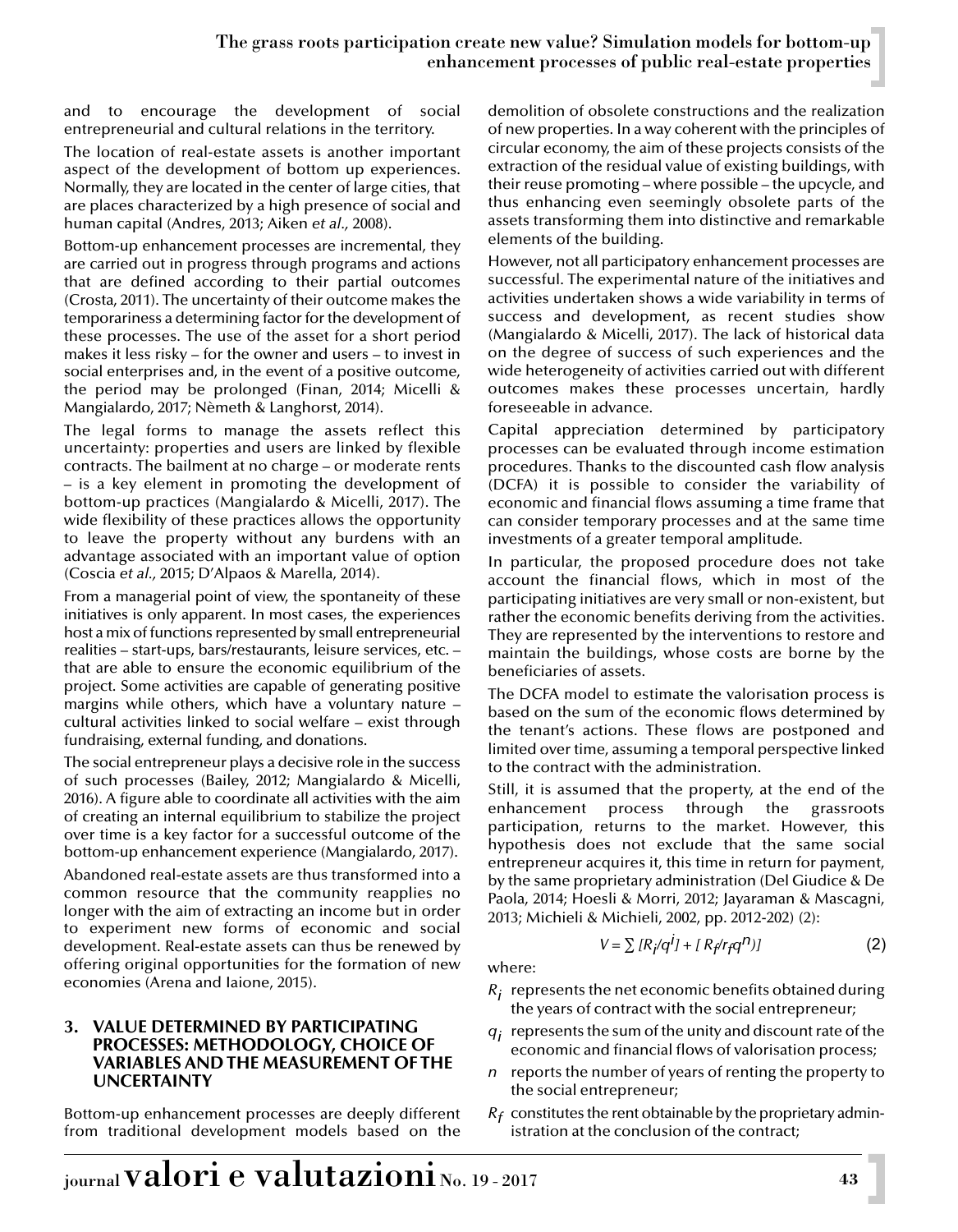*rf* is the property capitalization rate supposed transformed and put back on the market.

The first element of formula (2) represents the sum of all the appropriately discounted economic flows, which contribute to the enhancement of the complex on the assumption that all the relevant costs of the property are borne by the tenant. The second element identifies the output value of the asset at the end of the period, assuming a contractually fixed value.

The procedure to evaluate the enhancement of public buildings through participatory processes must consider their particular high uncertainty. For this purpose, in the DCFA model outlined, two types of distinct variables in the literature have to be distinguished: controllable variables and variables of exogenous or random inputs (Erto, 2008 pp. 238-249; Sivarethinamohan, 2005). Both variables are stochastic and are characterized by uncertainty. However, the first category belongs to the variables that, due to the number of historical data deriving from authoritative sources. They are predictable and can be treated according to the traditional estimation method (Micheli & Micheli, 2002 pp. 97-98).These variables are estimated by the evaluator and in the case of properties valued by the bottom-up processes, they are represented by the time of development of the retraining operation, the rent supposed at the end of the contract and the capitalization and the discounted rate<sup>1</sup>.

Exogenous input variables are characterized by a high degree of uncertainty. For these variables there are no historical data and they depend on events that only partially can be evaluated and controlled by the decider. These variables represent the main value drivers that contribute to the regeneration of the assets through participatory processes, but at the same time are difficult to predict.

In particular, three exogenous variables were identified. The difficulty in measuring them is due to the absence of appropriate historical data to be referred to. These derive from the only enablers of bottom-enhancement processes: the activities that are settled in the building.

To be estimated and then included in the financial model, these variables require a deepening, which provides for the use of specific sources that in this case are privileged witnesses, through which it is possible to elaborate detailed probabilities distribution of the same variables. In this way, significantly uncertain variables are represented by probability distributions that assume different forms. In particular, a single percentage of probability is attributed to each permissible value of the

uncertain variable (Byrne & Cadman, 1996; Dowd, 2002; Gabrielli & French, 2004; 2005).

The first variable is represented by the number of activities that can be located on the property. In some realestate assets regenerated through participatory processes, there is only one activity, while others have dozens of initiatives. Some of them can be replaced over time by new activities leaving their spaces before the end of the loan.

The second element characterized by significant uncertainty is represented by the area used for each activity. Some activities occupy only one room, while others come to occupy hundreds of square meters. Some bottom-up experiences show how the entire surface of the asset has been enhanced, while in others the unoccupied spaces are more than half.

The third and final uncertain variable takes into account the restructuring costs which contribute to increase the value of the property. Usually, contracts that the administration stipulates with users do not include minimum costs of restructuring operations to be done in the spaces they occupy. Sometimes, thanks to donations and offers, crowd funding and public fundings, tenants make substantial renovations of the spaces they occupy. In most cases, extraordinary maintenance operations are self-financed and thus they cover the safety interventions of the assets. It may happen that some activities decide to transform the space available with costly restructuring interventions. Similarly, there may be entrepreneurs that not having the necessary resources initially decide to perform the minimum interventions for the utilization of the spaces, postponing to the next few years the most expensive operations.

The three exogenous variables return the highly uncertain dimension of bottom-up projects due to external factors of random and aleatory nature. Consequently, it is necessary to proceed with estimating the value of the assets with an approach capable of considering the random dimensions of similar processes.

The appraisal model is thus composed on the one hand by the variables of which the value has been estimated on a traditional basis, on the other side by the probability distributions developed for the variables marked by higher uncertainty. To make the synthesis between different inputs possible, the Monte Carlo simulation model is used. This approach allows, through the repeated series of extractions from the different distributions, to develop a final probability distribution of the values derived by the participatory enhancement (see Figure 1).

#### **4. THE FORMER BARRACKS OF FERRARA FIRE STATION: THE DETERMINANTS OF VALUES AND THEIR UNCERTAINTY**

Factory Grisù, a former fire station located in Ferrara and converted into a business and cultural activities incubator,

 $1$  Considering the level of uncertainty and originality characterizing bottom-up processes, a 7% discount rate was assumed that reflects the higher level of risk for such transactions than the ordinary income tax, for which a market capitalization test for similar goods of 6% is taken into account.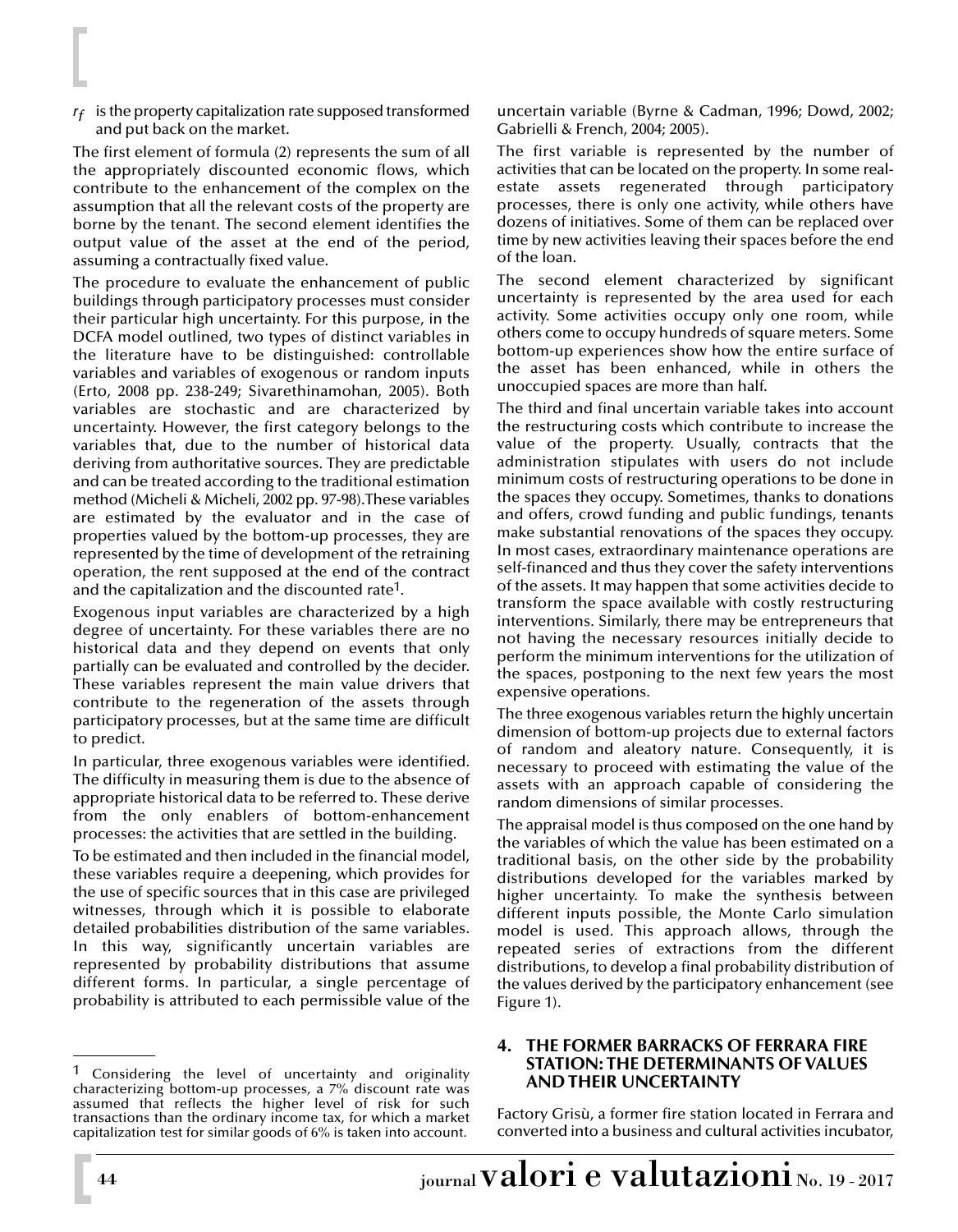# The grass roots participation create new value? Simulation models for bottom-up enhancement processes of public real-estate properties

is the case study selected to estimate the value generated by the regeneration processes through the grassroots participation. The experience was chosen because it fully reflects the characters mentioned above. The former barracks extend over 4,000 square meters (of which 2,600 are built) in the center of Ferrara, near the railway station. Built at the beginning of '900, in 2004 it was officially decommissioned and the property passed to the Province of Ferrara that places the buildings in the real-estate assets alienation plan2. An auction has been banished from the starting value of 3.5 million Euro, without receiving any offer3.

Following years of inefficiency, in 2011, the Grisù association,borned specifically to recover the buildings, proposes to the Province to obtain the management of the fire station to create a space for the creative and cultural businesses of the entire Emilia Romagna. The former fire station is granted, starting in 2012, for five years with the legal formula of bailment at no charge, with the clause that the barracks remains subject to possible alienation. In return, the association has the commitment of transforming and enhancing to its own expense the parts used of the complex4.

The association also has the task of recruiting entrepreneurial activities to entrust the restructuring operations of occupied spaces, to manage the activities and events in the building and deal with the property. In 2016 the management of the property passed to Grisù Consortium with a new bailment at no charge contract of use until 2023, extendable up to 2025.

Today there are ten activities settled that have contributed to renovate approximately 800 square meters of the floor area. This experience highlights the opportunities of bottom-up processes, that are centered on culture and innovation, to return a role and function to a property that is otherwise destined for abandonment. In addition to these benefits, more than 20 jobs have been created. In addition, Factory Grisù offers new services for the local community and, this initiatives allowed the redevelopment of an entire block that was abandoned and at risk of vandalism.

The success of Factory Grisù allowed the Province of Ferrara to win a call from the Emilia Romagna Region, which has allocated  $\epsilon$ 500,000 for interventions on public areas (renovation of the roof and provision for connection to district heating). To date, however, not all of the

property has been recovered. The first years of management have proceeded intermittently and, since 2016, as a result of the change in management, the project is substantially increasing even though it is difficult to predict if and when the entire property can be fully recovered. The enhancement of the former fire station confirms the aleatory and highly uncertain nature of regeneration approach promoted through grassroots mobilization.

Thanks to field interviews with privileged witnesses, information obtained through documents and desk research, it was possible to estimate the probability distribution of the three variables that affect the uncertainty of the final outcome of this enhancement process.

The first uncertain element is given by the number of activities that are located in the complex. At the beginning of the project six activities were based in the former fire station. To date two activities have withdrawn, but six others have occupied other spaces, contributing to recover 800 square meters of the floor area. Every year the Consortium publish two calls for new projects to be included in the building and about two projects a year are settle in the cultural incubator. The number of companies who will occupy or abandon the Factory until 2025 is not, however, a priori definable.

The second element of uncertainty is given by the occupied surface. Most of the initiatives occupy a commercial area of between 40 and 50 square meters. One of them occupies over 100 square meters and another over 250 square meters. Today it is not possible to predict how many of these activities will expand during the loan. Similarly, it is difficult to predict the surface of activities that could still settle in unused spaces.

Regarding the restructuring costs, the operations were self-financed with an average cost of 300 Euro/sqm. The interventions concerned the refurbishment of electrical systems, the replacement of existing pavement and the painting of spaces. Even this variable can not be determined a priori: in the contract with the province of Ferrara no obligation has been established regarding the minimum costs of the interventions to be supported and each initiative is free to choose which operations to support according to a schedule that remains at the discretion of those who occupy the spaces.

The uncertainty resulting from the actions of users of the spaces is also reflected on the terminal value. The enhanced surface at the end the contract is a function of the number of enterprises that stay inside the structure and from the surface that each activity will decide to occupy and therefore to restructure. Developing the DCF model by attributing the modal values to the variables, as shown in the last row of Table 2, the valued surface is equal to 54% of the total of the former barracks. Consequently, the terminal value takes into account the areas currently recovered and those expected for future use in light of the simulations made.

<sup>2</sup> According to art. 58 of the Italian Legislative Decree 112/2008 Recognition and enhancement of the real estate assets of regions, municipalities and other local authorities.

 $3$  For further information on the auction of the former barracks, please refer to the following link: http://www.estense. com/?p=121171.

<sup>&</sup>lt;sup>4</sup> To explore the beginnings of the enhancement process started by the association Grisù please refer to the following link: http://www.designcontext.net/107-spazio-grisu/.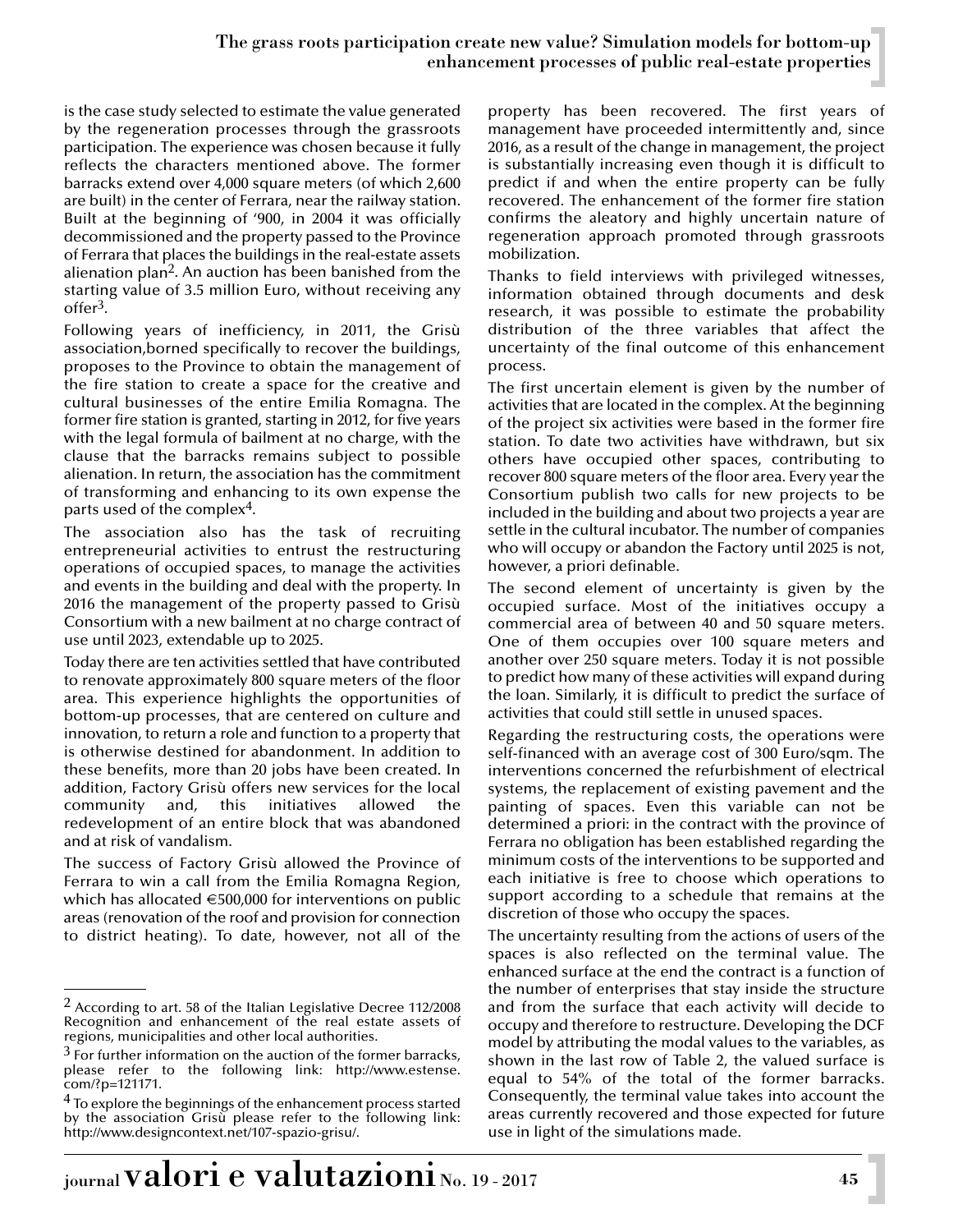|                                           | <b>VARIABLES</b>                                                            | <b>SOURCE</b>                                                                                                                                                                                       | <b>VALUE</b>                  | <b>UNCERTAINTY</b>                                |
|-------------------------------------------|-----------------------------------------------------------------------------|-----------------------------------------------------------------------------------------------------------------------------------------------------------------------------------------------------|-------------------------------|---------------------------------------------------|
| Controllable<br>input variables           | Capitalizazion rate                                                         | Nomisma, second half of 2016                                                                                                                                                                        | 0.6                           |                                                   |
|                                           | Development times<br>(Duration of the<br>contract, from 2017<br>until 2025) | interviews                                                                                                                                                                                          | 9 years                       |                                                   |
|                                           | Rent at the end of<br>the contract                                          | Osservatorio del Mercato<br>Immobiliare, second half of 2016,<br>Area C1, tertiary intended use<br>terziaria, state of maintenance<br>like a new building (minimum<br>value of the range published) | 6.5                           |                                                   |
| Exogenous/<br>aleatory input<br>variables | Number of<br>activies                                                       | interviews                                                                                                                                                                                          | 10 activities up to now       | How many activities will<br>enter in the future?  |
|                                           | Restructuring<br>costs                                                      | interviews                                                                                                                                                                                          | An average of<br>300 Euro/sqm | What will be the future<br>interventions?         |
|                                           | Enhanced<br>surface                                                         | interviews                                                                                                                                                                                          | $800$ sqm                     | By 2025 how much<br>surface will be<br>recovered? |

**Table 1 -** *Input variables to evaluate Factory Grisù*

The table 1 describes the major variables to be searched, and the source from which we have found the value drivers for the enhancement of the former fire station. On the one hand the controllable input variables, which

include all inputs specified by the decider, estimated by stochastic way; on the other hand, exogenous input variables, whose stochastic distribution was determined on the basis of field interviews.



**Figure 1 -** *Methodology to estimate the value* Source: *Author's elaboration from various sources*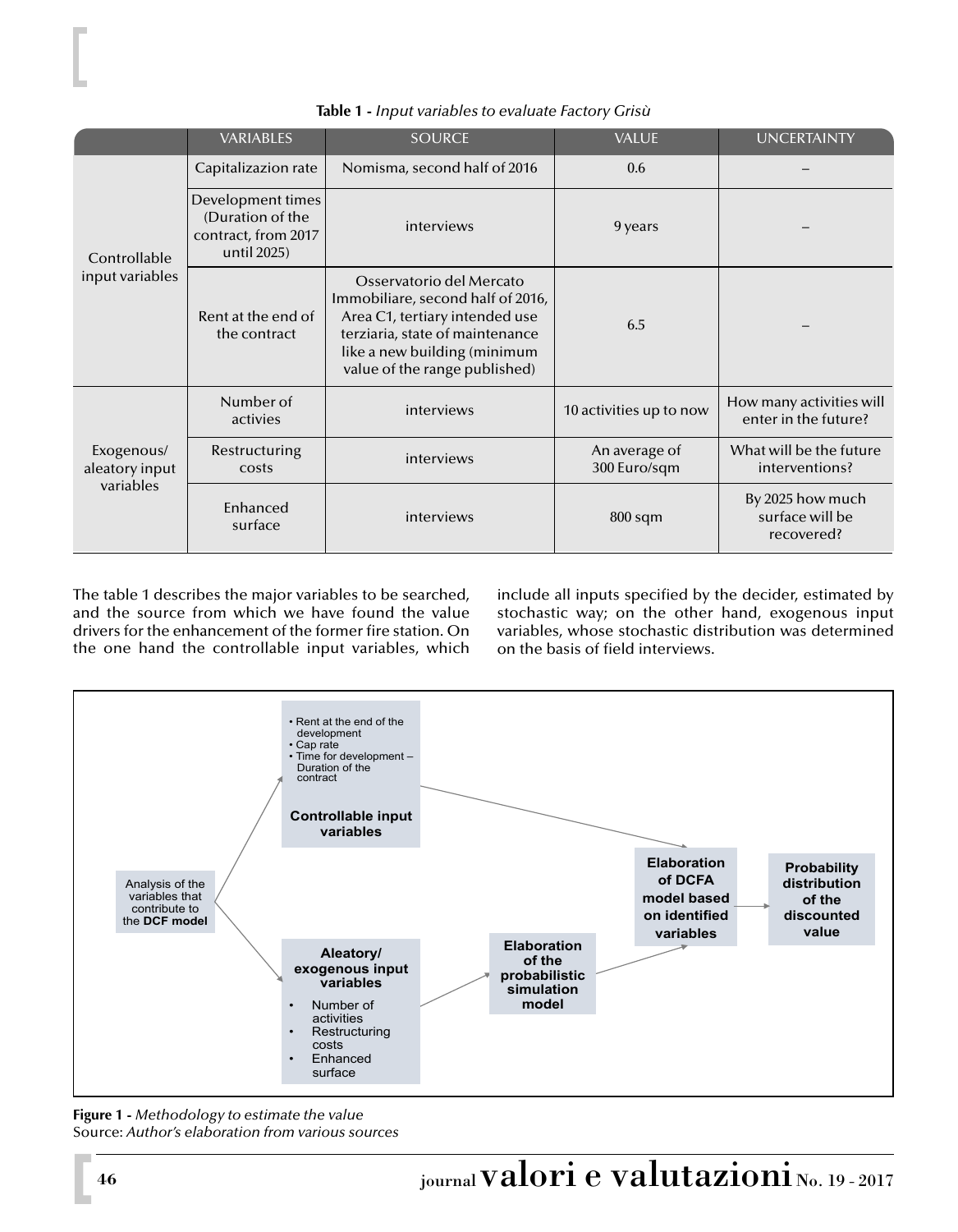#### **5. THE ESTIMATION OF THE ENHANCEMENT OF BOTTOM-UP PROCESSES THROUGH A MONTE CARLO SIMULATION**

The Monte Carlo simulation is the methodology adopted to measure the uncertainty in probabilistic terms of the aleatory input variables through a reworking of DCFA model, obtaining, as a final output, a range of market values in the light of the enhancement process in place (Elishakoff, 2003; Putnam & Handzy, 2002).

In operational terms, the values of the aleatory/exogenous input variables – which depend solely on the choices and actions of the tenants – are replaced in the calculation model with other values that are estimated on the basis of the distributions previously determined randomly, recording at each operation the final output.

The DCFA model previously described has been included in the Crystal Ball © software to implement the simulation model (French & Gabrielli, 2004; 2005). The Monte Carlo simulation runs a number of times sufficiently high, typically between 10,000 and 100,000 simulations. In each simulation, the values of aleatory variables are randomly selected by the software and they are combined generating from time to time different outputs.

A continuous distribution represent the results of the simulation. This final distribution explain the output link with the input variables, thus representing all the possible expected market values of the property (Evans, 1992, French & Gabrielli, 2004, 2005).

It should be emphasized as the constitutive uncertainty of exogenous variables render the distribution of the values assigned to these variables dissimilar from a Gaussian distribution. For the elaboration of the probability distribution of the three random variables of the model we have chosen to use the triangular distribution. This method, commonly used, is considered to be the best to express the distribution of aleatory variables (French & Gabrielli, 2004; 2005; Wilson, 1982).

The triangular distribution is represented by the most probable intermediate value that is the triangle vertex, and two other values for which the probability becomes null in the other two vertices. The function is linear between the minimum value and the most probable value and also between the modal value and the maximum value (Dowd, 2002; Evans, 1992; French & Gabrielli, 2004).

To process such distribution is necessary to estimate three values: the minimum value, which corresponds to the lowest value of the variable, the maximum value, which coincides with the highest case and the modal value, that is the most probable. In the simulation, the variable can assume any value between the indicated extremes (French & Gabrielli, 2004; Gimpelevich, 2011). Table 2 shows the minimum, maximum and modal value identified for each of the three exogenous variables. For the 10 existing entreprises, based on the interviews with the tenants, it is expected that they will remain until the end of the contract without expand or making improvements to the space occupied.

Based on historical data and due to the current Factory Grisù development has been estimated that, by 2025, the number of enterprises will increase to 12 in the most likely scenario, and up to a maximum of 16 in the optimistic case. In a pessimistic scenario, by contrast, the assumption of the model is that there is no new established enterprise.

The second element concerns the area occupied by the activities. For each of the existing businesses, the square meters of occupied area have been identified. The surface occupied by the activities of which it is assumed the future settlement amounts, assuming as the most probabilistic scenario, the average value occupied by the already present initiatives, equal to 45 sqm. The minimum value was determined in 15 sqm, while the most optimistic case is determined in 200 sqm.

The third variable concerns the transformation costs, according to both the intrinsic characteristics of the compartments occupied – not all in the same maintenance quality conditions – and the investment readiness of individuals allowed in the complex. A more likely investment value of new initiatives was taken into account at 300 Euros/sqm. The minimum value attributed to each operation is zero, assuming that the occupant considers the space appropriate to his/her needs. The maximum value has been assumed to be 600 Euro/sqm5.

The processing costs were distributed over the first seven years, leaving the last two without any benefits for the property, assuming that occupants do not find it cheaper to invest for just two years of stay overall (See Table 2).

The Monte Carlo simulation proceeds through the extraction from probability distributions to the number of interactions selected by the evaluator, in this case 50,000 (Gabrielli & French, 2004; Kelliher, 2000). The output generated by each simulation allows to define the outcome of the Monte Carlo analysis expressed in a range of probability distributions represented in Figure 3 and in Table 3.

The value of old former as a result of the enhancement of the Factory Grisù initiatives, corresponds from a minimum value of 1.463.000 Euro to a maximum value of 4.088.000 Euro. The average value is  $\epsilon$  2,625,000 and the median amount  $\epsilon$ 2,612,000 (see Table 4). The average result, in unit terms, returns a benefit of 1,010 Euro/sqm.

 $5$  Transformation costs have been distributed in the first few years, leaving the last two years without property benefits, assuming that occupants do not find it cheaper to invest in staying in the property for a short period (see Table 2 and Figure 2).

These costs correspond to the benefits of the administration and have been divided into two types: the interventions that the companies have independently financed and the external financing (500,000 Euros from the Emilia Romagna Region).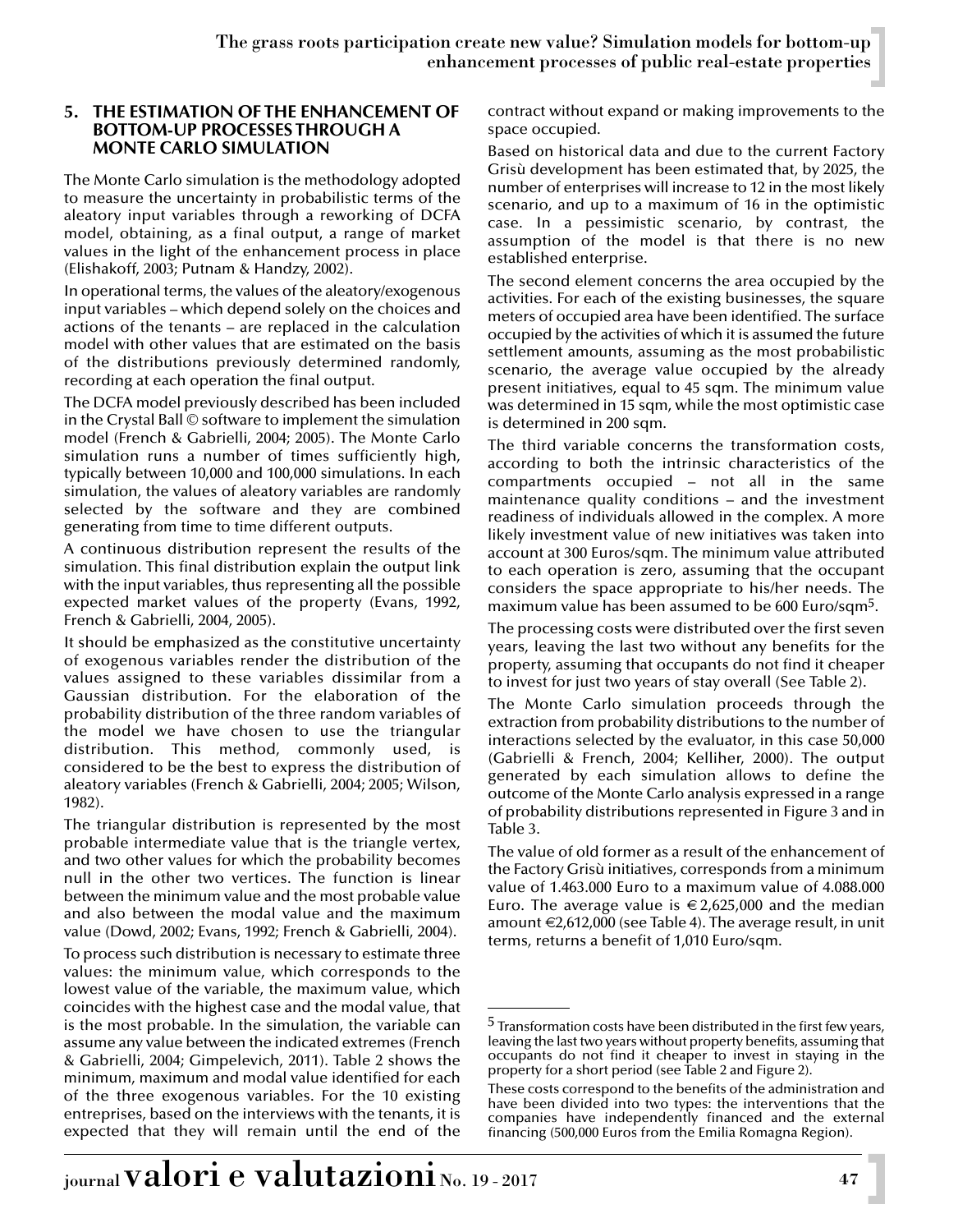| Variables                                  | Modal value                                                                                                                                                            | Minimum value | Maximum value | Probability distribution (software Crystal Ball)                                                                                                                                                                                                     |
|--------------------------------------------|------------------------------------------------------------------------------------------------------------------------------------------------------------------------|---------------|---------------|------------------------------------------------------------------------------------------------------------------------------------------------------------------------------------------------------------------------------------------------------|
| <b>Number of</b><br>entreprises            | 11                                                                                                                                                                     | 0             | 16            | Triangular distribution with parametres:<br>Minimum<br>0,00<br>Modal<br>11,00<br>Maximum<br>16,00<br>The range is between 0,00 and 16                                                                                                                |
| <b>Enhanced surface</b>                    | 50 sqm for each<br>entreprise                                                                                                                                          | 0 sqm         | $200$ sqm     | Percentage of sqm used by each entreprise compared to the total surface to be<br>enhanced(1800 mg)<br>Triangular distribution with parametres:<br>Minimum<br>0,00<br>50,00<br>Modal<br>200.00<br><b>Maximum</b><br>The range is between 0,00 and 200 |
| <b>Restructuring costs</b>                 | 150-400 Euro/sgm, with<br>an average of 300 Euro/<br>sqm                                                                                                               | 0 Euro/sqm    | 600 Euro/sqm  | Values were calculated on the modal value of the surface occupied by each<br>entreprise<br>Triangular distribution with parametres:<br>Minimum<br>0,00<br>300,00<br>Modal<br><b>Maximum</b><br>600.00<br>The range is between 0,00 and 600,00        |
| <b>Terminal value:</b><br>enhanced surface | Sum of sqm currently occupied by existing companies (800 mq)<br>and the surface that will occupy the future activities (aleatory<br>variable, second row of the table) |               |               | Percentage were determined through the modal values of the three aleatory<br>variables<br>■ Sqm of existing entreprises<br>łОF<br>46%<br>■ Sam occupied by the future<br>24%<br>entreprises<br>■ Sqm available                                       |

## **Table 2 -** *Probability distribution of exogenous/aleatory variables*



**Figure 2 -** *Discounted benefits during the bailment at no charge contract, they were calculated on modal values of each input variable*

The value of the former barracks in 90% of the simulations was between 2,122,000 and 3,166,000 Euros. If one assumes an interval such as to ensure 70% probability, the final value is between 2,290,000 and 2,950,000 Euro Euro, while if it drops to 50% probability, the interval is between 2,400,000 Euro and €2,830,000.

The asymmetry index is positive, equal to 0.260 and indicates how the output distribution form extends asymmetrically to positive values (Gabrielli & French, 2005, Jackel, 2002).

Figure 4 shows the contribution of the terminal value and the restructuring measures (made by existing and future companies) in percentage terms over the estimated value. Validated values of 60% of the value are related to users' expenses, while only 26% comes from external financing and finally the terminal value is just under 15%.

## **6. AN INTERPRETATION OF THE MONTE CARLO SIMULATION**

The enhancement of the former fire barracks in Ferrara reveals that the mechanisms from below can generate value in favor of otherwise abandoned spaces. And this is due not only in terms of important issues for the community, such as the creation of new social value or availability of a major new incubator for local creative industries, but also more closely to the assets for the possibility of increasing the value of real-estate property otherwise destined to abandonment or underuse.

It is useful to contrast the results of the estimation output with other values which the owner administration must confront. The first value is represented by the estimated value on the basis of which the various auctions have been exhausted and then went deserted. This value,

**<sup>48</sup>** journal valori e valutazioni No. 19 - 2017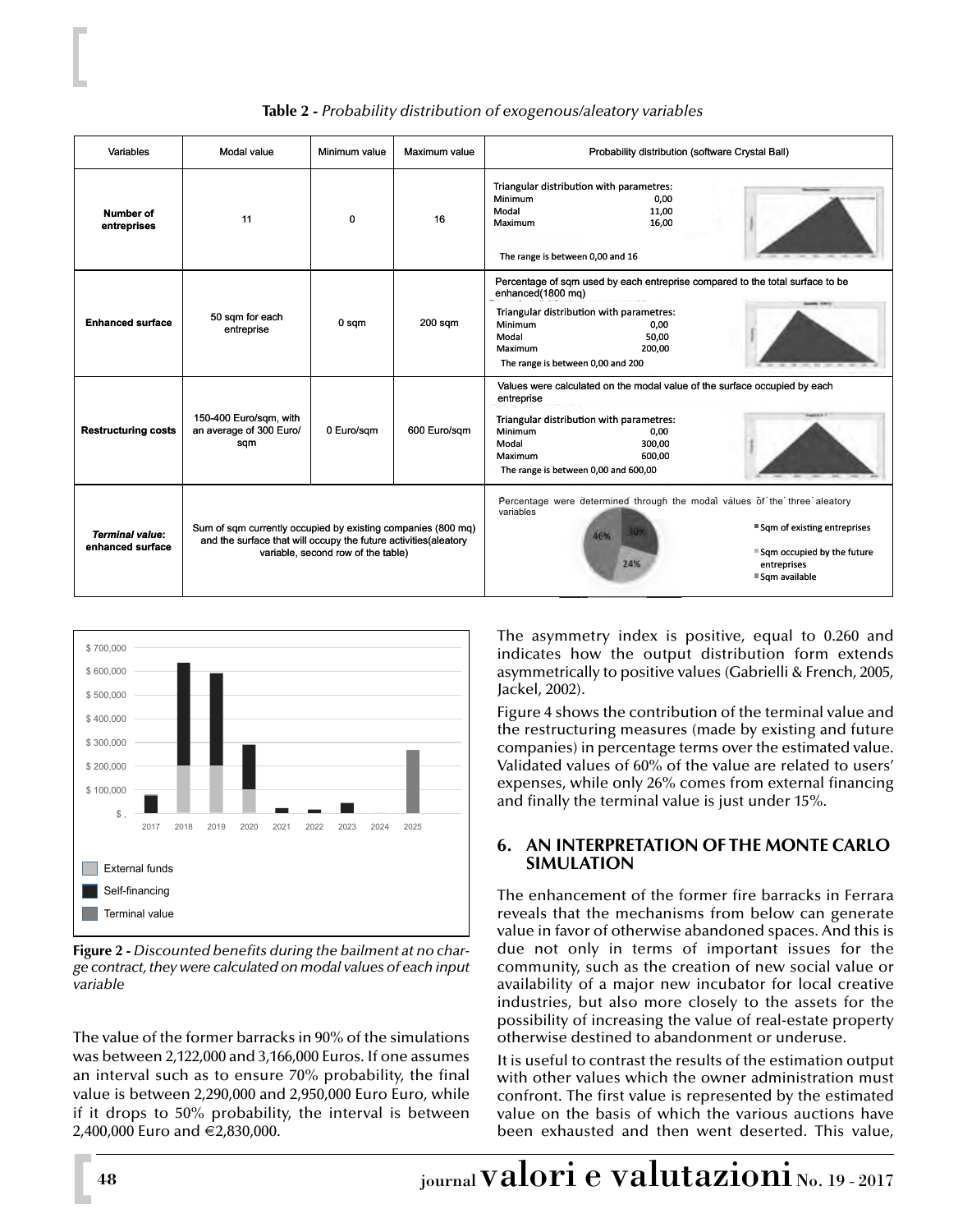| Table 3 - Summary of the statistic data emerged from |
|------------------------------------------------------|
| Montecarlo analysis                                  |

|                            | <b>STATISTICS VALUES</b> |
|----------------------------|--------------------------|
| Number of simulation       | 50.000                   |
| Average                    | $2.577.058.94 \in$       |
| Median                     | $2.570.012.26 \in$       |
| Standard deviation         | 228.858.67 €             |
| Variance                   | 52.376.289.802.17 €      |
| Asymmetry index            | 0.1906                   |
| Kurtosis                   | 3.00                     |
| Variation coeeficient      | 0.0888                   |
| Minimum                    | 1.733.760.08             |
| Maximum                    | $3.741.448.01 \in$       |
| Range amplitude            | $2.007.687.93 \in$       |
| Standard error of the mean | $1.023.49 \in$           |

estimated in 2011, amounted to 3,500,000 euros, with a unit value of 1,346 Euro / sqm.

In fact, the unrealistic nature of this value has been the subject of extensive confirmation: no developer has ever presented any offer to buy the former. neither considering the latest market prices, fell around 800 euro per square meter according to the leading official and unofficial local sources.

More properly correct it appears the comparison between the value determined through bottom-up processes and the value at which the assets of public and private property abandoned by years such as non-performing loans (NPL). In these market segments assets are quoted at an average rating of just under 30% of the estimated value (Longo, 2017).

With these premises it is possible to outline the possible strategies available for the administration. In the absence of developers and investors willing to invest resources, administrations have two scenarios. In the first place, the proprietary administration is expecting developer/investor after experiencing the usual auction proceedings in the knowledge that values do not reach the value of a limited fraction of the estimated value set in the years preceding the transformation of the market.

In the case of the former in Ferrara, the present value of the asset can be estimated with reference to the market of non-performing loans in 1,040,000 Euros, for a unit value of about 400 Euro/sqm<sup>6</sup> with a decrease compared to the nominal value of the auction of about 2.500.000 Euros.

The second option for administration is to encourage the activation of participatory value creation processes. The uncertainty that characterizes similar processes is relevant and uncertainty relating to the transfer of value to the asset by the subjects of which are only partly known the number and availability investment is wide. However, such processes contribute to the regeneration of assets and, in the case of Factory Grisù, settled activities carried out several restructuring operations whose conservation status has gone from bad to good<sup>7</sup>.

If we consider the only benefits that the Province of Ferrara has obtained from the investment operations by the occupants, together with the resources put in place by the Emilia Romagna Region on specific programs dedicated to similar processes, the convenience of experimentation appears largely justified: the process value from the bottom-up experience largely exceeds the value estimated through NPL values.

The enhancement of the former in Ferrara reveals that participatory processes represent a solution not only capable of supporting the mobilization of social and human capital in cities, particularly in the emerging sectors of creative industries, but it can represent a solution to the issue of the enhancement through new forms the Italian abandoned public property.

The final value obtained from the Monte Carlo simulation (cf. Figure 3), although far from the estimate of 2011, shows that the initiatives of Factory Grisù have led to a significant revaluation of the NPL than current values: participation is not only functional consolidate and create new social connections, but it is functional to enhance the abandoned real-estate properties.

Specific contractual solutions can then manage the risk inherent in such processes. In particular, the use of competition announcement for assign the spaces to the community allows a reduction of the aleatory degree of similar processes while, at the same time, it reduce the forms of active participation.

In a context sufficiently rich in social and human capital, in the face of a significant demand for profit entrepreneurship and the third sector, an administration may, for example, constrain the number of persons present in an abandoned asset, setting minimum investment thresholds so that the transfer of value follows a less random path.

However, the risk reduction in terms of capital appreciation corresponds to the reduction in the number

 $6$  This value was obtained by computing 30% of the auctioned value in 2011.

 $\frac{7}{2}$  Despite the already achieved and designed interventions, there are still many restructuring operations that have not been prevented by individual companies or with the project deriving from the funds of the Emilia Romagna Region. The operations still to be expected, qualifying the structure in a very good state of conservation concern the replacement of the interior and exterior doors, the refurbishment of the internal and external façade, the arrangement of the exterior courtyard.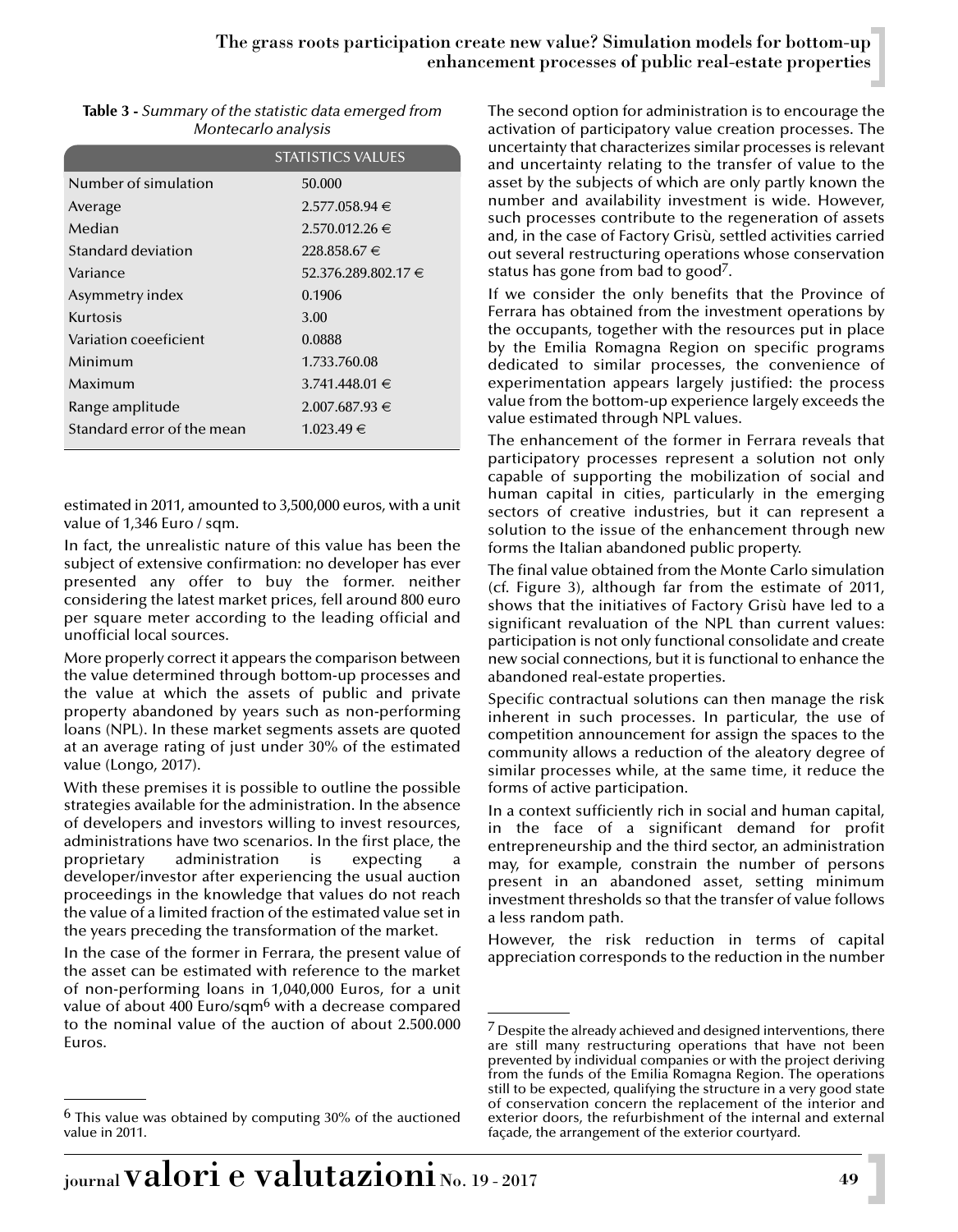

**Figure 3 -** *Output distribution emerged from Montecarlo analysis (software Crystal Ball). Elaboration from the authors*

of people potentially interested to activate these processes with a possible impoverishment of the initiatives that are found in public buildings and development. The trade-off between the variability of cash-flows and inclusion of the various initiatives is not only a reflection of asset choices, but is the result of precise political decision-maker preferences in respect of the range of subjects that require spaces for different activities.

It also is possible to support these initiatives through specific support programs, as demonstrated by numerous programs including Laboratori Urbani<sup>8</sup> and Fondazione per il Sud<sup>9</sup>, with the aim of making business and financial plans more robust where through the success of the enterprise depends the success of the enhancement process.

# **7. CONCLUSIONS**

Bottom-up processes generate social and cultural benefits in the territory and for the local community. In addition to this, the aim of the present paper was to go to measure the purely wealth benefits that similar initiatives generate in real estate assets.

The difficulty to predict the future outcome of the activities promoted through participatory processes and

 $8$  To learn more about Laboratori Urbani, please refer to the official website: http://www.fondazioneconilsud.it/.

 $9$  For details, please refer to the official website: http://www. fondazioneconilsud.it/.

their aleatory process imposed the use of a methodology of estimation that took into account the high degree of uncertain nature of such processes.

The Monte Carlo simulation has allowed the estimation of the current value of Factory Grisù by measuring the uncertainty level of exogenous variables – the number of firms, restructuring costs, and upgraded surface – by randomly extracting probability distributions with a large number of simulations. The final output resulted a range of values ranging from 1,463,000 Euro to a minimum of 4,088,000 Euros, with a more likely average value of around 2,600,000 Euros (see Table 3).

In addition to the positive externalities that bottom up



**Figure 4 -** *Elements to generate value of the surface to reuse. Elaboration of the authors*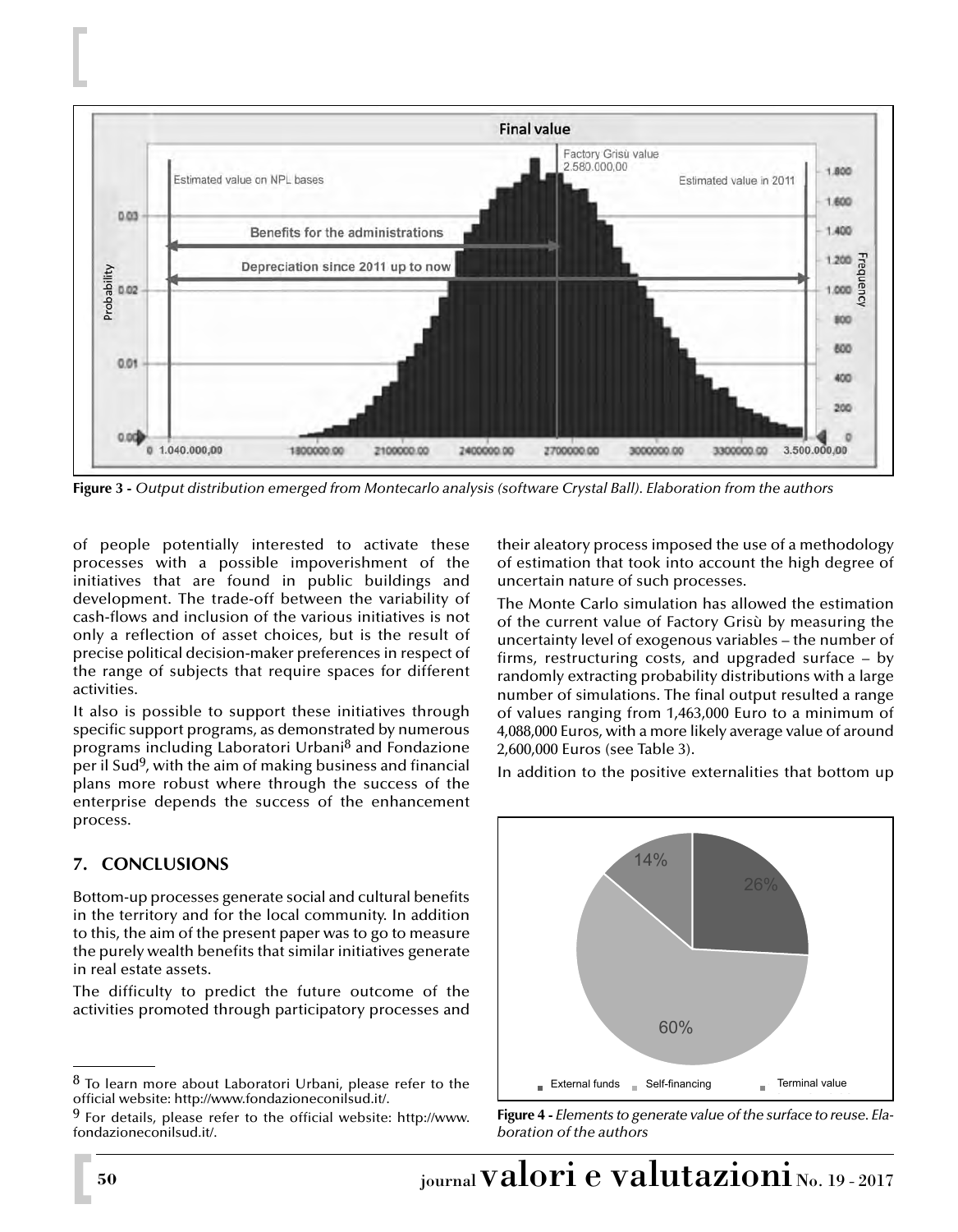# The grass roots participation create new value? Simulation models for bottom-up enhancement processes of public real-estate properties

processes produce at social and cultural level, these experiences can also increase the value of the enhanced asset. From a minimum value that can be associated with NPLs, the Grisù Consortium has made significant extraordinary maintenance work. Thanks to these restructuring operations, asset valuation for administration extends far beyond the present value of the former barracks, which is no longer estimated with reference to nowadays values but through credibly values referred on the market of non-performing loans.

Strategic asset development processes can therefore consider the option of the enhancement through bottom-up processes and they can be used not merely as a temporary strategy or as a solution capable of responding to contingent social problems. Instead, they are solutions capable of ensuring a more economic return that is more appropriate to real-estate market trends that are far from some important urban areas and specific contexts and market segments that can attract an important demand.

Further research can refer to different areas. From a purely real-estate economics point of view, one could go to compare the value that bottom up processes generate based on the characteristics of places and social capital. While such experiences have become a fundamental aspect of administrative policies, on the other, some local authorities hinder these processes, preventing their development. From the urban and social point of view, all the benefits that self-organized communities can bring to a territory could be assessed.

\* **Alessia Mangialardo,** *Department of Civil, Environmental and Construction Engineering, University of Padua, Via Venezia 1, 35100, Padua (Italy).*

e-mail: *alessia.mangialardo@dicea.unipd.it*

\*\* **Ezio Micelli,** *Department of Architecture, Construction and Conservation, University IUAV dof Venice, Dorsoduro 2206, 30123 Venice (Italy).*

e-mail: *ezio.micelli@iuav.it*

#### **Reference**

AGENZIA DEL DEMANIO, *Strategie e strumenti per la valorizzazione del patrimonio pubblico*, (scaricabile dal sito internet: http://www.agenziademanio.it/export/download/demanio/agenzia/ EPAS\_Strategie-e-strumenti-per-la-valorizzazione-del-patrimonio-immobiliare-pubblico.pdf, consultato online il 15gennaio 2016).

AIKEN M., CARINS B., THAKE C., *Community ownership and management of assets,* Institute for Volountary Action Research, London, 2008.

ANCE, *Osservatorio congiunturale sull'industria delle costruzioni* – Dicembre 2015, (scaricabile dal sito internet: http://www.ance.it/search/SearchTag.aspx?tag=scenari&id=4 8&pcid=30&pid=27&docId=23138, consultato online il 27 marzo 2016).

ANDRES L., *Differential spaces, power hierarchy and collaborative planning: a critique of the role of temporary uses in shaping and making places,* Urban Studies, Vol. 50, No. 1, 2000, pp. 759-775.

ANTONIUCCI V., D'ALPAOS C., MARELLA G., *How regulation affects energy saving: Smart grid innovation in tall buildings*, Lecture Notes in Computer Science, International Journal of Applied Engineering Research*,* Vol. 9157, 2015, pp. 607-616.

ANTONIUCCI V., MARELLA G., *Small Town Resilience: Housing market crisis and urban density in Italy,* Land Use Policy, Vol. 12, No. 15, 2017b, pp. 4946-4954.

ARENA G., IAIONE C., *L'Italia dei beni comuni,* Carocci, Roma, 2015.

ATTARDI R., CERRETA M., SANNICANDRO V., TORRE C.M., *Noncompensatory composite indicators for the evaluation of urban planning policy: The Land-Use Policy Efficiency Index (LUPEI),* European Journal of Operational Research*,* Vol. 264, No. 2, 2018, pp. 491-507.

BAILEY N., *The role, organization and contribution of community enterprise to urban regeneration policy in the UK,* Progress in Planning, Vol. 77, 2012, pp. 1-35.

BOVAIRD T., *Beyond engagement and participation: user and community co-production of public services,* Public Administration Review, Vol. 67, No. 5, 2007, pp. 846-860.

BYRNE P., CADMAN D., *Risk, uncertainty and decision-making in property development,* seconda edizione, E.&F.N. Spon, Londra, 1996.

CERRETA M, POLI G., *Landscape Services Assessment: A Hybrid Multi-Criteria Spatial Decision Support System (MC-SDSS),* Sustainability*,* Vol. 9, No. 8, 2017, pp. 1311.

COSCIA C., FREGONARA E, ROLANDO D., *Project management and briefing: supporting tools for territorial planning. The case of disposal of military properties,* Territorio, Vol. 73, No. 1, 2015, pp. 135-144.

CROSTA P., *Riuso temporaneo come pratica che apprende la cittadinanza?* Territorio, Vol. 56, 2011, pp. 82-83.

D'ALPAOS C., MARELLA G., *Urban planning and option values,* Applied Mathematical Sciences, Vol. 8, No. 1, 2014, pp. 157- 160.

DE PAOLA P.F., SAATY T.L., *Rethinking Design and Urban Planning for the Cities of the Future,* Buildings, Vol. 7, No. 3, 2017, pp. 1-22.